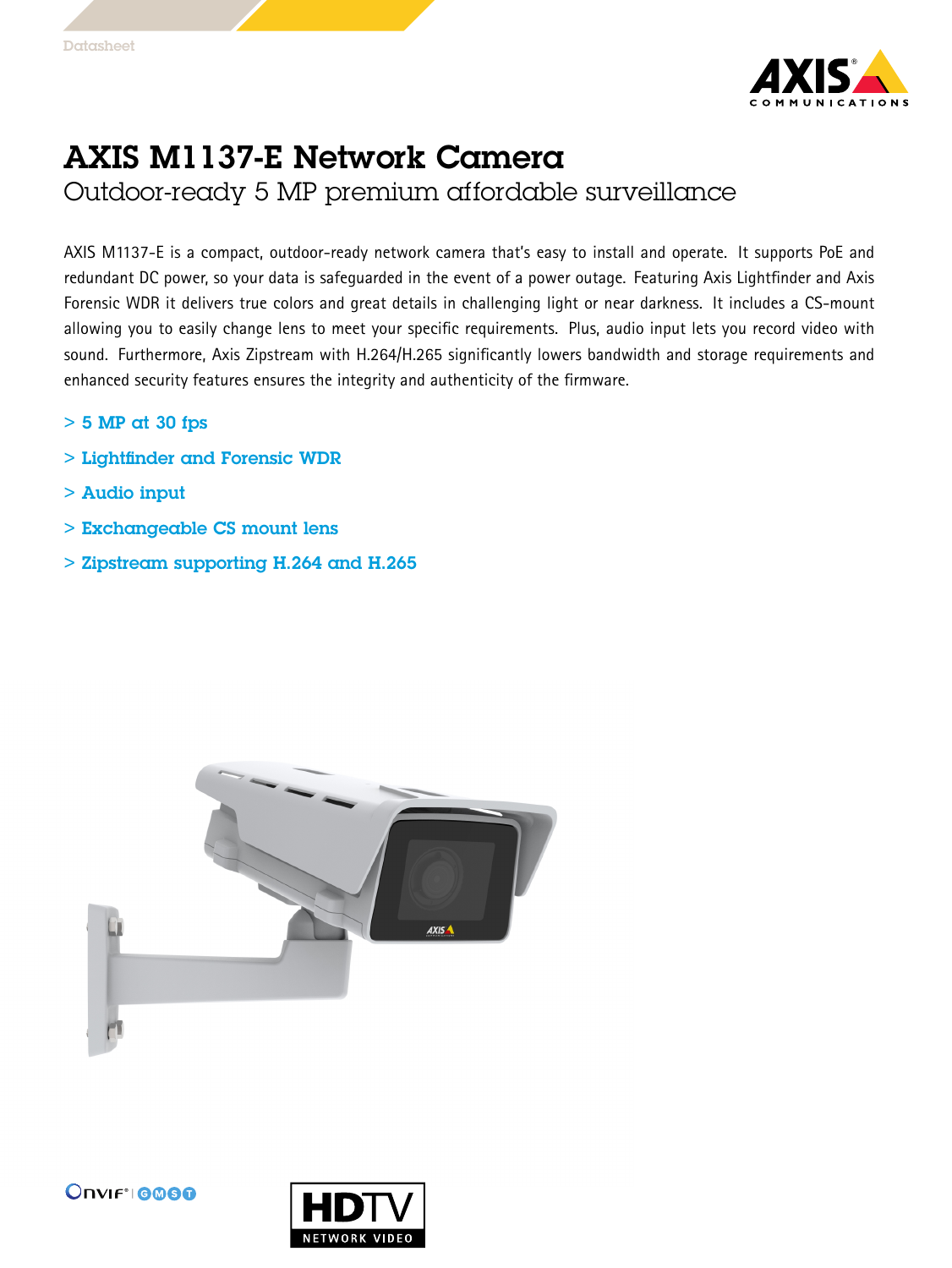## AXIS M1137-E Network Camera

| $C$ amera                               |                                                                                                                                                                                                                                                                                                                                                                             |  |
|-----------------------------------------|-----------------------------------------------------------------------------------------------------------------------------------------------------------------------------------------------------------------------------------------------------------------------------------------------------------------------------------------------------------------------------|--|
| Image sensor                            | Progressive scan RGB CMOS 1/2.7"                                                                                                                                                                                                                                                                                                                                            |  |
| Lens                                    | Varifocal, IR corrected, CS-mount, DC-iris, 2.8-13 mm<br>5 MP: Horizontal field of view: 112°-24°<br>4 MP: Horizontal field of view: 115°-25°<br>5 MP: Vertical field of view: 82°-19°<br>4 MP: Vertical field of view: 61°–14°                                                                                                                                             |  |
| Day and night                           | Automatically removable infrared-cut filter                                                                                                                                                                                                                                                                                                                                 |  |
| Minimum<br>illumination                 | HDTV 5 MP 25/30 fps with Forensic WDR and Lightfinder:<br>Color: 0.17 lux at 50 IRE, F1.4<br>B/W: 0.03 lux at 50 IRE, F1.4<br>Color: 0.12 lux at 30 IRE, F1.4<br>B/W: 0.02 lux at 30 IRE, F1.4                                                                                                                                                                              |  |
| Shutter speed                           | 1/33500 to 1/5 s                                                                                                                                                                                                                                                                                                                                                            |  |
| System on chip (SoC)                    |                                                                                                                                                                                                                                                                                                                                                                             |  |
| Model                                   | ARTPEC-7                                                                                                                                                                                                                                                                                                                                                                    |  |
| Memory                                  | 1024 MB RAM, 512 MB Flash                                                                                                                                                                                                                                                                                                                                                   |  |
| Compute<br>capabilities                 | Machine learning processing unit (MLPU)                                                                                                                                                                                                                                                                                                                                     |  |
| Video                                   |                                                                                                                                                                                                                                                                                                                                                                             |  |
| Video<br>compression                    | H.264 (MPEG-4 Part 10/AVC) Baseline, Main and High Profiles<br>H.265 (MPEG-H Part 2/HEVC) Main Profile<br>Motion JPEG                                                                                                                                                                                                                                                       |  |
| <b>Resolution</b>                       | 5 MP: 2592x1944 to 160x120<br>4 MP: 2688x1512 to 160x90                                                                                                                                                                                                                                                                                                                     |  |
| Frame rate                              | Up to 25/30 fps in all resolutions                                                                                                                                                                                                                                                                                                                                          |  |
| Video streaming                         | Multiple, individually configurable streams in H.264, H.265 and<br>Motion JPEG<br>Axis Zipstream technology in H.264 and H.265<br>Controllable frame rate and bandwidth<br>VBR/ABR/MBR H.264/H.265                                                                                                                                                                          |  |
| Image settings                          | Axis Forensic WDR: up to 120 dB depending on scene, manual<br>shutter time, compression, color, brightness, sharpness, contrast,<br>white balance, exposure control (including automatic gain<br>control), exposure zones, fine tuning of behavior at low light,<br>aspect ratio correction, text and image overlay, privacy mask,<br>mirroring of images                   |  |
| Pan/Tilt/Zoom                           | Digital PTZ                                                                                                                                                                                                                                                                                                                                                                 |  |
| Audio                                   |                                                                                                                                                                                                                                                                                                                                                                             |  |
| Audio streaming                         | Audio in, simplex                                                                                                                                                                                                                                                                                                                                                           |  |
| Audio encoding                          | 24bit LPCM, AAC-LC 8/16/32/48 kHz, G.711 PCM 8 kHz, G.726<br>ADPCM 8 kHz, Opus 8/16/48 kHz<br>Configurable bit rate                                                                                                                                                                                                                                                         |  |
| Audio<br>input/output                   | External microphone input or line input                                                                                                                                                                                                                                                                                                                                     |  |
| <b>Network</b>                          |                                                                                                                                                                                                                                                                                                                                                                             |  |
| Security                                | Password protection, IP address filtering, HTTPS <sup>a</sup> encryption,<br>IEEE 802.1x (EAP-TLS) <sup>a</sup> network access control, digest<br>authentication, user access log, brute force delay protection,<br>signed firmware, secure boot                                                                                                                            |  |
| Supported<br>protocols                  | IPv4, IPv6 USGv6, ICMPv4/ICMPv6, HTTP, HTTP/2, HTTPS <sup>a</sup> , TLS <sup>a</sup> ,<br>QoS Layer 3 DiffServ, FTP, SFTP, CIFS/SMB, SMTP, mDNS (Bonjour),<br>UPnP®. SNMP v1/v2c/v3 (MIB-II). DNS/DNSv6. DDNS. NTP. RTSP.<br>RTP, SRTP, TCP, UDP, IGMPv1/v2/v3, RTCP, ICMP, DHCPv4/v6, ARP,<br>SOCKS, SSH, LLDP, CDP, MQTT v3.1.1, Syslog, Link-Local address<br>(ZeroConf) |  |
| <b>System integration</b>               |                                                                                                                                                                                                                                                                                                                                                                             |  |
| Application<br>Programming<br>Interface | Open API for software integration, including VAPIX <sup>®</sup> and<br>AXIS Camera Application Platform; specifications at axis.com<br>One-click cloud connection<br>ONVIF® Profile G, ONVIF® Profile M, ONVIF® Profile S, and<br>ONVIF <sup>®</sup> Profile T, specification at onvif.org                                                                                  |  |
| <b>Event conditions</b>                 | Audio: audio detection<br>Device status: above operating temperature, above or below<br>operating temperature, below operating temperature, IP address<br>removed, network lost, new IP address, storage failure, system<br>ready, within operating temperature                                                                                                             |  |

|                                 | Edge storage: recording ongoing, storage disruption<br>I/O: digital input, manual trigger, virtual input<br>MQTT subscribe<br>Scheduled and recurring: scheduled event<br>Video: day/night mode, live stream open, tampering                                                                                                                                                                                                                                                       |
|---------------------------------|------------------------------------------------------------------------------------------------------------------------------------------------------------------------------------------------------------------------------------------------------------------------------------------------------------------------------------------------------------------------------------------------------------------------------------------------------------------------------------|
| <b>Event actions</b>            | File upload via FTP, HTTP HTTPS, SFTP, network share and email<br>MQTT publish<br>Notification via email, HTTP, HTTPS, TCP<br>Video recording to edge storage, pre- and post-alarm video<br>buffering, PTZ preset, guard tour, send video clip, send SNMP<br>trap, day/night vision mode, WDR mode, status LED indicator,<br>output port                                                                                                                                           |
| Data streaming                  | Event data                                                                                                                                                                                                                                                                                                                                                                                                                                                                         |
| Built-in<br>installation aids   | Pixel counter                                                                                                                                                                                                                                                                                                                                                                                                                                                                      |
| Analytics                       |                                                                                                                                                                                                                                                                                                                                                                                                                                                                                    |
| Compute<br>capabilities         | Machine learning processing unit (MLPU)                                                                                                                                                                                                                                                                                                                                                                                                                                            |
| <b>AXIS Object</b><br>Analytics | Object classes: humans, vehicles<br>Trigger conditions: line crossing, object in area<br>Up to 10 scenarios<br>Metadata visualized with color-coded bounding boxes<br>Polygon include/exclude areas<br>Perspective configuration<br><b>ONVIF Motion Alarm event</b>                                                                                                                                                                                                                |
| Applications                    | Included<br><b>AXIS Object Analytics</b><br>AXIS Video Motion Detection, AXIS Motion Guard,<br>AXIS Fence Guard, AXIS Loitering Guard, active tampering alarm<br>Supported<br>Support for AXIS Camera Application Platform enabling<br>installation of third-party applications, see axis.com/acap                                                                                                                                                                                 |
| General                         |                                                                                                                                                                                                                                                                                                                                                                                                                                                                                    |
| Casing                          | IP66- and NEMA 4X-rated, IK10 impact-resistant polymer<br>enclosure<br>Color: White NCS S 1002-B                                                                                                                                                                                                                                                                                                                                                                                   |
| Sustainability                  | PVC free                                                                                                                                                                                                                                                                                                                                                                                                                                                                           |
| Power                           | Power over Ethernet (PoE) IEEE 802.3af/802.3at Type 1 Class 3,<br>max 7.2 W, typical 4.5 W<br>8-28 V DC, max 6.6 W, typical 4.4 W                                                                                                                                                                                                                                                                                                                                                  |
| <b>Connectors</b>               | RJ45 10BASE-T/100BASE-TX PoE<br>Terminal block for one input and one output (12 V DC output,<br>max load 25 mA)<br>DC input, terminal block<br>3.5 mm mic/line in                                                                                                                                                                                                                                                                                                                  |
| Storage                         | Recording to network-attached storage (NAS)<br>For SD card and NAS recommendations see axis.com                                                                                                                                                                                                                                                                                                                                                                                    |
| Operating<br>conditions         | -25 °C to 50 °C (-13 °F to 122 °F)<br>Maximum temperature (intermittent): 55 °C (131 °F)<br>Maximum temperature according to NEMA TS2 (2.27) 74 °C<br>$(165°)$ F)<br>Start-up temperature: -20 °C (-4 °F)<br>Humidity 10-100% RH (condensing)                                                                                                                                                                                                                                      |
| <b>Storage</b><br>conditions    | -40 °C to 65°C (-40 °F to 149 °F)<br>Humidity 5-95% RH (non-condensing)                                                                                                                                                                                                                                                                                                                                                                                                            |
| Approvals                       | <b>EMC</b><br>EN 55032 Class A, EN 61000-3-2, EN 61000-3-3, EN 55024,<br>EN 61000-6-1, EN 61000-6-2, FCC Part 15 Subpart B Class A,<br>ICES-3(A)/NMB-3(A), VCCI Class A, RCM AS/NZS CISPR 32 Class A,<br>KC KN32 Class A, KC KN35<br>Safety<br>IEC/EN/UL 62368-1, CAN/CSA C22.2 No. 62368-1,<br>IEC/EN/UL 60950-22, CAN/CSA-C22.2 No. 60950-22IS 13252<br>Environment<br>EN 50581, IEC 60068-2-1, IEC 60068-2-2, IEC 60068-2-6,<br>IEC 60068-2-14, IEC 60068-2-27, IEC 60068-2-78, |
|                                 | IEC/EN 60529 IP66, NEMA 250 Type 4X, IEC/EN 62262 IK10,<br>NEMA TS 2 (2.2.7-2.2.9)<br>Network<br>NIST SP500-267                                                                                                                                                                                                                                                                                                                                                                    |